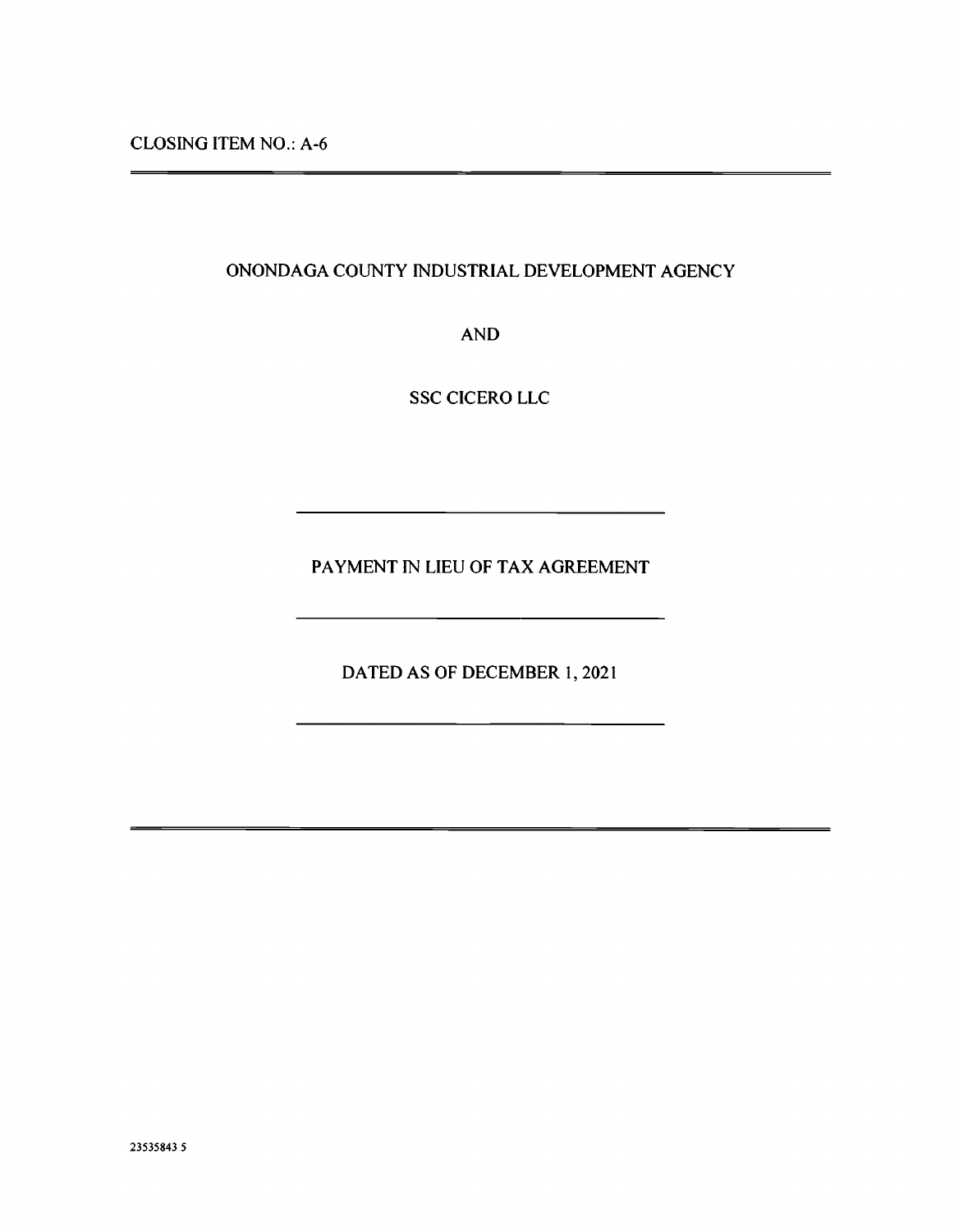## TABLE OF CONTENTS

# (This Table of Contents is not part of the Payment in Lieu of Tax Agreement and is for convenience of reference only.)

# ARTICLE I REPRESENTATIONS AND WARRANTIES

|--|--|--|--|

## ARTICLE II COVENANTS AND AGREEMENTS

# ARTICLE III LIMITED OBLIGATION OF THE AGENCY

Section 3.01. No Recourse, Limited Obligation of the Agency 10

# ARTICLE IV EVENTS OF DEFAULT

### ARTICLE V MISCELLANOUS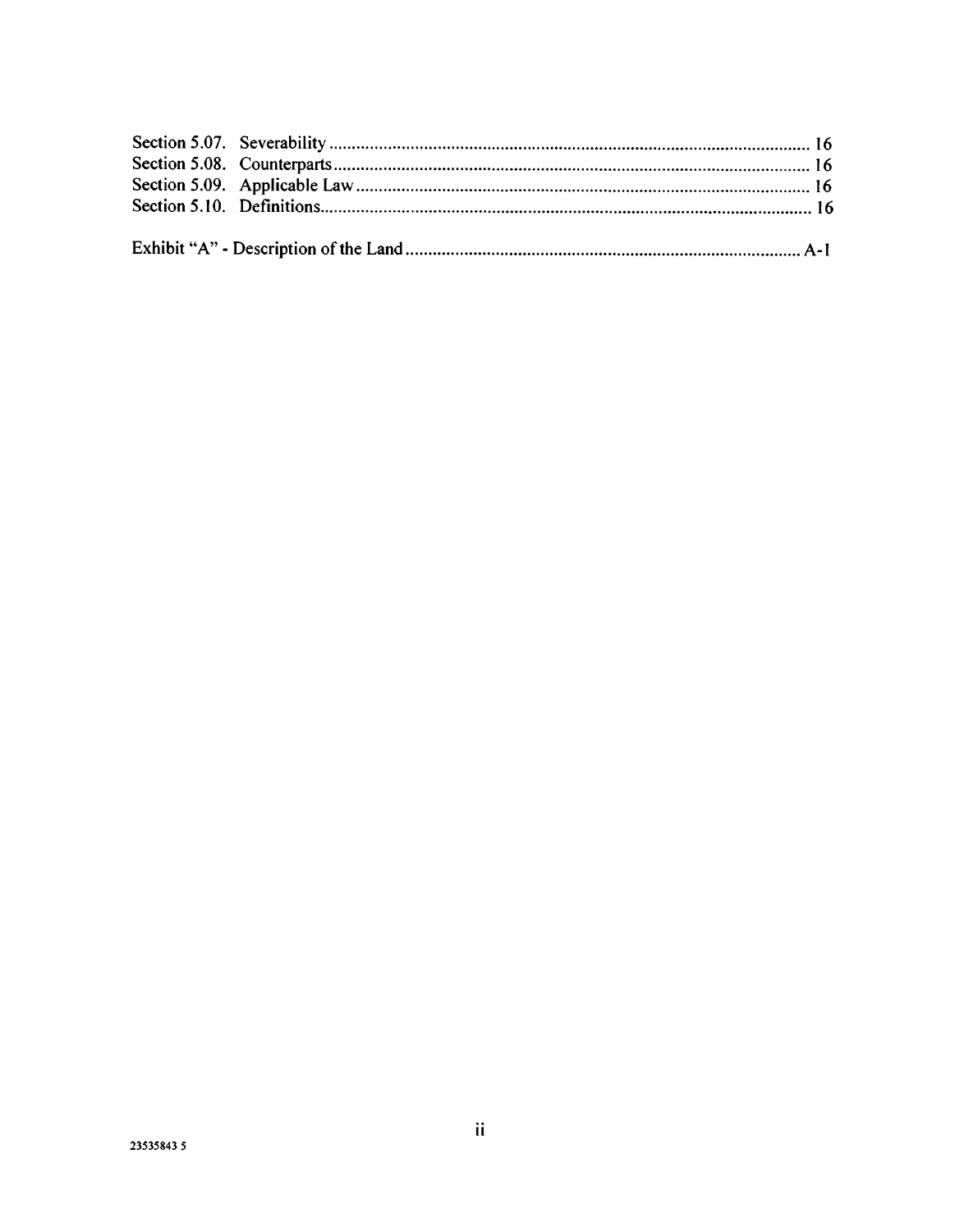### PAYMENT IN LIEU OF TAX AGREEMENT

THIS PAYMENT IN LIEU OF TAX AGREEMENT dated as of December 1, 2021 by and among the ONONDAGA COUNTY INDUSTRIAL DEVELOPMENT AGENCY, a corporate governmental agency constituting a body corporate and politic and a public benefit corporation organized and existing under the laws of the State of New York (hereinafter referred to as the "Agency"), having an office for the transaction of business located at 333 West Washington Street, Suite 130, Syracuse, New York 13202 and SSC CICERO LLC, a limited liability company organized and existing under the laws of the State of Florida, having an office for the transaction of business located at c/o Goldman Sachs Asset Management, 750 Park of Commerce Boulevard, Suite 200, Boca Raton, Florida 33487 (the "Company").

#### WITNESSETH:

WHEREAS, the Agency is authorized and empowered by the provisions of Chapter 1030 of Laws of 1969 of New York, constituting Title 1 of Article 18-A of the General Municipal Law, Chapter 24 of the Consolidated Laws of New York, as amended (the "Enabling Act") and Chapter 435 of the Laws of 1970 of the State and Chapter 676 of the Laws of 1975 of the State, as amended, as amended, constituting Section 895 of said General Municipal Law (said Chapter and the Enabling Act being hereinafter collectively referred to as the "Act") to promote, develop, encourage and assist in the acquiring, constructing, renovating, improving, maintaining, equipping and furnishing of commercial facilities, among others, for the purpose of promoting, attracting and developing economically sound commerce and industry to advance the job opportunities, health, general prosperity and economic welfare of the people of the State of New York, to improve their prosperity and standard of living, and to prevent unemployment and economic deterioration; and

WHEREAS, the Enabling Act further authorizes each such agency to lease or sell its projects, to charge and collect rent therefor, to mortgage any and all of its facilities and to enter into an agreement which includes provisions such as those contained herein (this Payment in Lieu of Tax Agreement being hereinafter referred to as the "Agreement"); and

WHEREAS, the Company, on behalf of itself and entities formed or to be formed on behalf of the foregoing, submitted an application (the "Application") to the Agency requesting the Agency's assistance with respect to a certain project (the "Project") consisting of: (A)(1) the acquisition of a leasehold interest in all or a portion of an approximately 56.89 acre parcel of land located at 5827 McKinley Road (tax map no. 099.-01-31.2) in the Town of Cicero, Onondaga County, New York (the "Land"); (2) the construction on the Land of an approximately 55.5 acre solar power electric generating photo-voltaic plant (the "Facility"); and (3) the acquisition and installation therein and thereon of related fixtures, machinery, equipment and other tangible personal property (collectively, the "Equipment") (the Land, the Facility and the Equipment being collectively referred to as the "Project Facility"); (B) the granting of certain "financial assistance" (within the meaning of Section 854(14) of the Act) with respect to the foregoing, including potential exemptions from certain real property taxes and real estate transfer taxes (the "Financial Assistance"); and (C) the lease (with an obligation to purchase) or sale of the Project Facility to the Company or such other person as may be designated by the Company and agreed upon by the Agency; and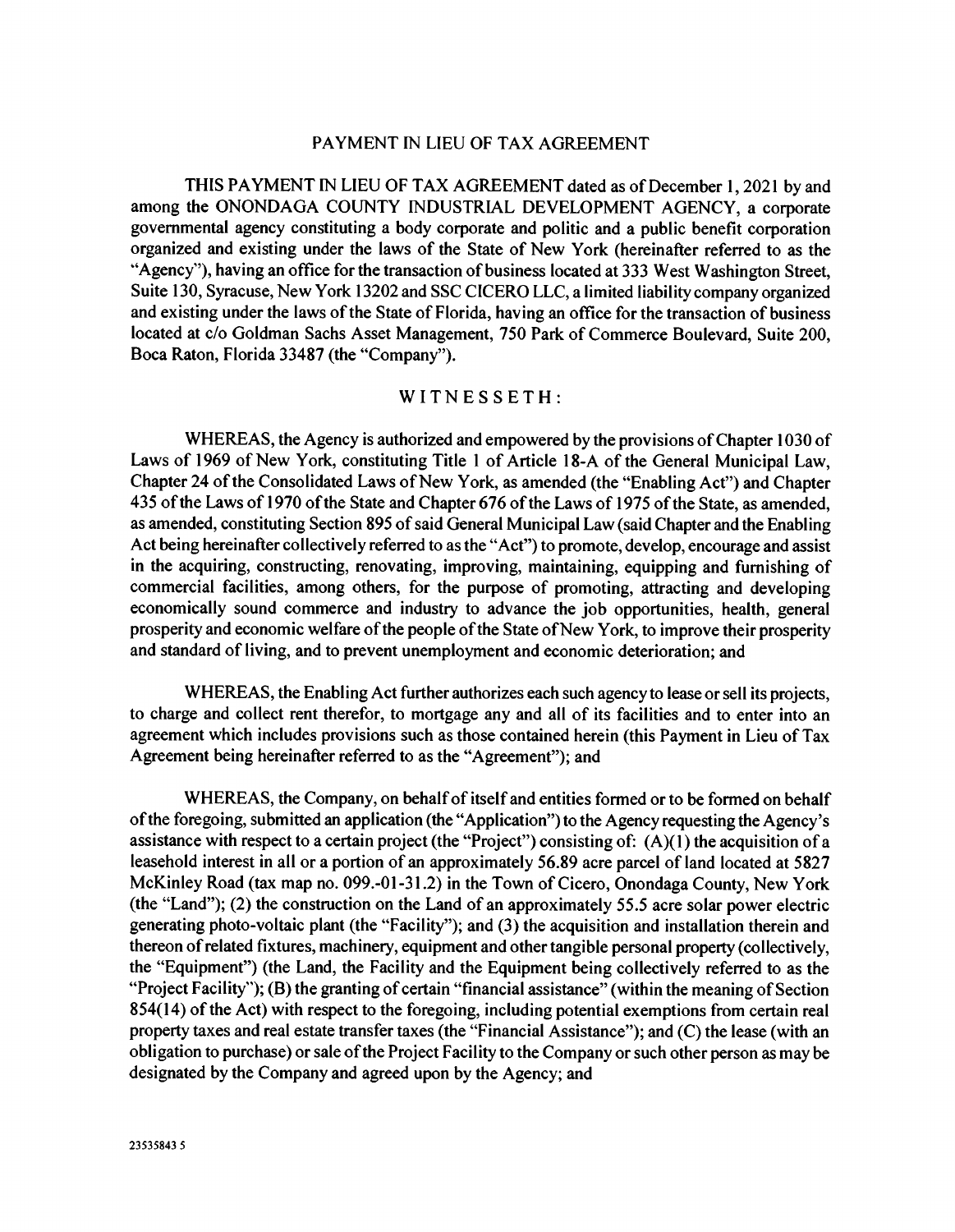WHEREAS, members of the Agency have determined that the Project constitutes a "project" within the meaning of the Act; and

WHEREAS, SSC Cicero Land LLC (the "Landlord") will be the fee owner of the Land prior to February 28, 2022 by the exercise by the Landlord of its rights under a certain option agreement between the Landlord and Whitacre Properties, as current owner of the Land, a memorandum of which option agreement was recorded at the Onondaga County Clerk's Office on October 7, 2021 as Instrument Number 2021-00048063 (such exercise of option being the "Landlord's Exercise of Option"); and

WHEREAS, prior to February 28, 2022, the Landlord will lease the Land to the Company pursuant to a certain ground lease solar agreement, to be entered into prior to February 28, 2022 (as amended, supplemented and/or assigned, as of the date hereof and as the same may be further amended from time to time in accordance therewith, the "Property Lease") between the Landlord and the Company, such Property Lease as contemplated by a certain option agreement between the Landlord and the Company, a memorandum of which option agreement was recorded at the Onondaga County Clerk's Office on October 11, 2021 as Instrument Number 2021-00048540 (such exercise of option being the "Company's Exercise of Option"); and

WHEREAS, the Company shall provide the Agency evidence of the Landlord's Exercise of Option and the Company's Exercise of Option prior to January 31, 2022; and

WHEREAS, the Property Lease shall remain in effect for the term of the Lease Agreement (as defined herein) unless otherwise consented to in writing by the Agency; and

WHEREAS, in connection with the Project, the Agency intends to acquire a leasehold interest in certain real property more particularly described in Exhibit "A" attached hereto and the improvements located thereon (the "Improvements"), pursuant to the terms and conditions of a lease to agency dated as of December 1, 2021 (the "Underlying Lease") by and between the Company, as landlord, and the Agency, as tenant; and

WHEREAS, the Agency proposes to sublease its interest in the Project Facility to the Company pursuant to the terms and conditions of a certain a lease agreement dated as of December 1, 2021 (the "Lease Agreement") by and between the Agency and the Company; and

WHEREAS, said Project is to be used for any legal purpose under the Act; and

WHEREAS, the Project is located within the boundaries of the County of Onondaga; and

WHEREAS, under the present provisions of the Act and Section 412-a of the Real Property Tax Law of the State of New York (the "RPTL"), the Agency is not required to pay Real Estate Taxes (hereinafter defined) upon any of the property acquired by it or under its jurisdiction or supervision or control; and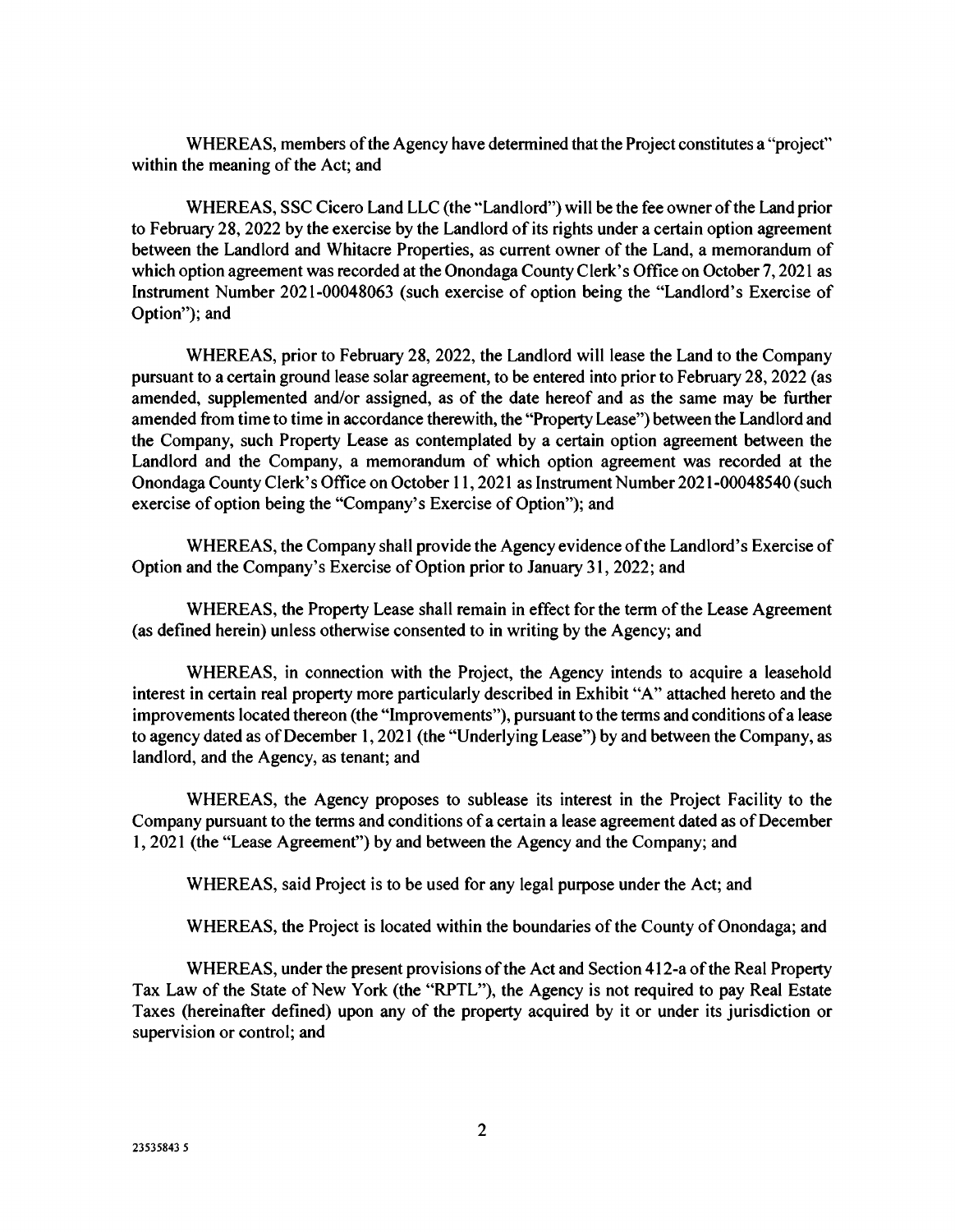WHEREAS, the Agency has expressed its reluctance to enter into the Underlying Lease unless the Company shall agree to make payments in lieu of Real Estate Taxes ("PILOT Payments") pursuant to the this Agreement with respect to the Project; and

WHEREAS, the PILOT Payments contemplated by this Agreement are in lieu of Real Estate Taxes which may be payable with respect to the Project during the term of this Agreement; and

WHEREAS, should the Company determine that the provisions of Real Property Tax Law Section 575-b result in real property taxes that are more favorable to the Company than the PILOT Payments due pursuant to this Agreement, the Company's sole remedy shall be to exercise its option to terminate this Agreement and the Lease Agreement pursuant to Section 11.1 of the Lease Agreement (and the Company shall otherwise have no recourse to the Agency, financial or otherwise);

NOW, THEREFORE, in consideration of the matters above recited, for other good and valuable consideration, the receipt and sufficiency of which is hereby acknowledged by the parties, the parties hereto formally covenant, agree and bind themselves as follows to wit: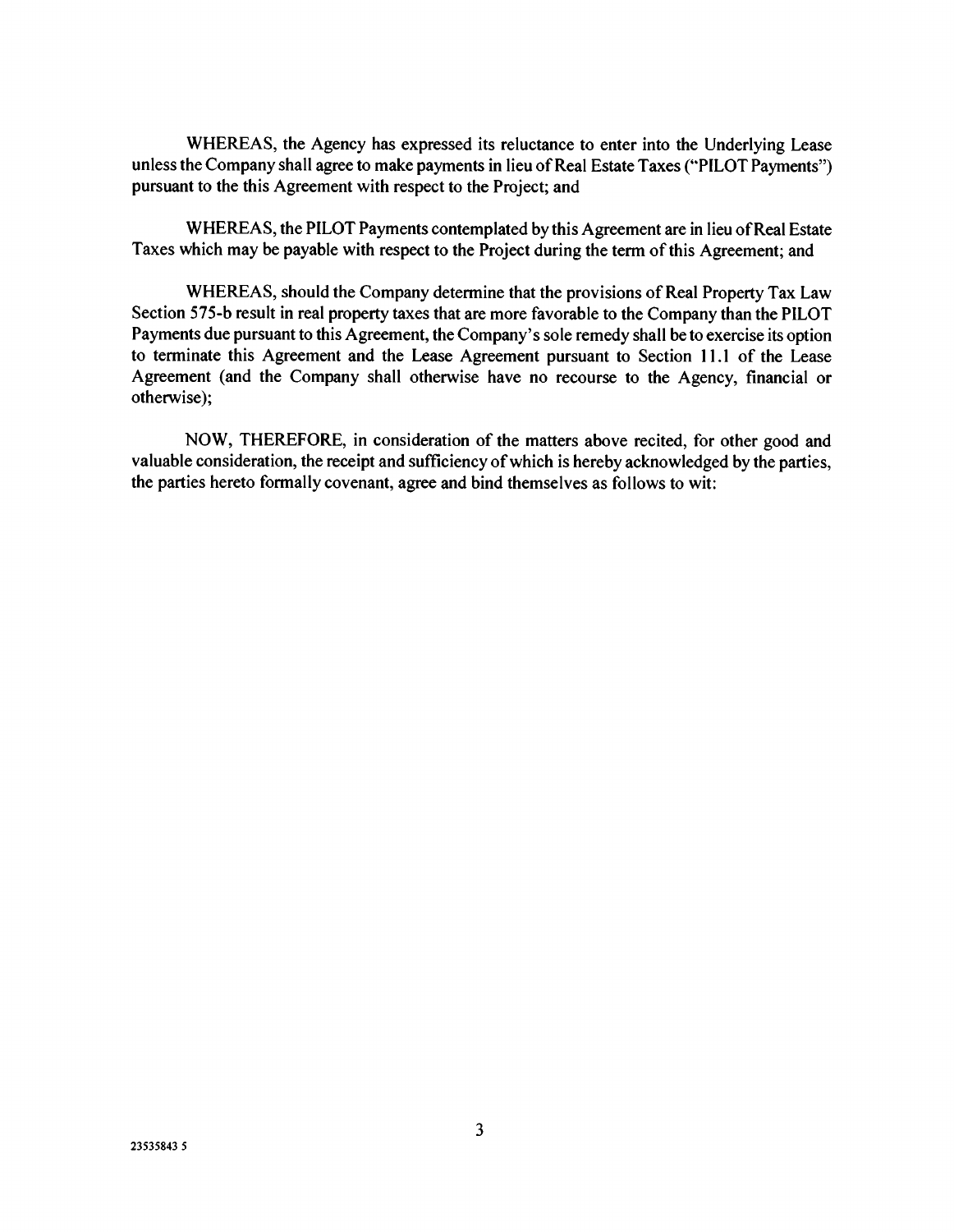## ARTICLE I

#### REPRESENTATIONS AND WARRANTIES

SECTION 1.01. REPRESENTATIONS AND WARRANTIES OF THE COMPANY. The Company does hereby represent and warrant to the Agency as follows:

(A) Power: The Company has full legal power and authority to own its properties and conduct its business.

(B) Authorization: The Company has the legal power under the laws of the State of New York to enter into this Agreement and the transactions contemplated hereby and to perform and carry out all covenants and obligations on its part to be performed under and pursuant to this Agreement. The Company has duly authorized the execution, delivery and performance of this Agreement and the consummation of the transactions herein contemplated. The Company is not prohibited from entering into this Agreement and discharging and performing all covenants and obligations on its part to be performed under and pursuant to this Agreement by (and the execution, delivery and performance of this Agreement, the consummation of the transactions contemplated hereby and the fulfillment of the compliance with the provisions of this Agreement will not conflict with or violate or constitute a breach of or a default under) the terms, conditions or provision of any law, rule, regulation or order of any court or other agency or authority of government, or any contractual limitation, restriction or outstanding indenture, deed of trust, mortgage, loan agreement, other evidence of indebtedness or any other agreement or instrument to which the Company is a party or by which it or any of its property is bound, and neither the Company's entering into this Agreement nor the Company's performing all covenants and obligations on its part to be performed under and pursuant to this Agreement will be in conflict with or result in a breach of or constitute (with due notice and/or lapse of time) a default under any of the foregoing, or result in the creation or imposition of any lien of any nature upon any of the property of the Company under the terms of any of the foregoing. This Agreement is the legal, valid and binding obligation of the Company enforceable in accordance with its terms.

(C) Governmental Consent: No consent, approval or authorization of, or filing, registration or qualification with, any Governmental Authority on the part of the Company is required as a condition to the execution, delivery or performance of this Agreement by the Company or as a condition to the validity of this Agreement.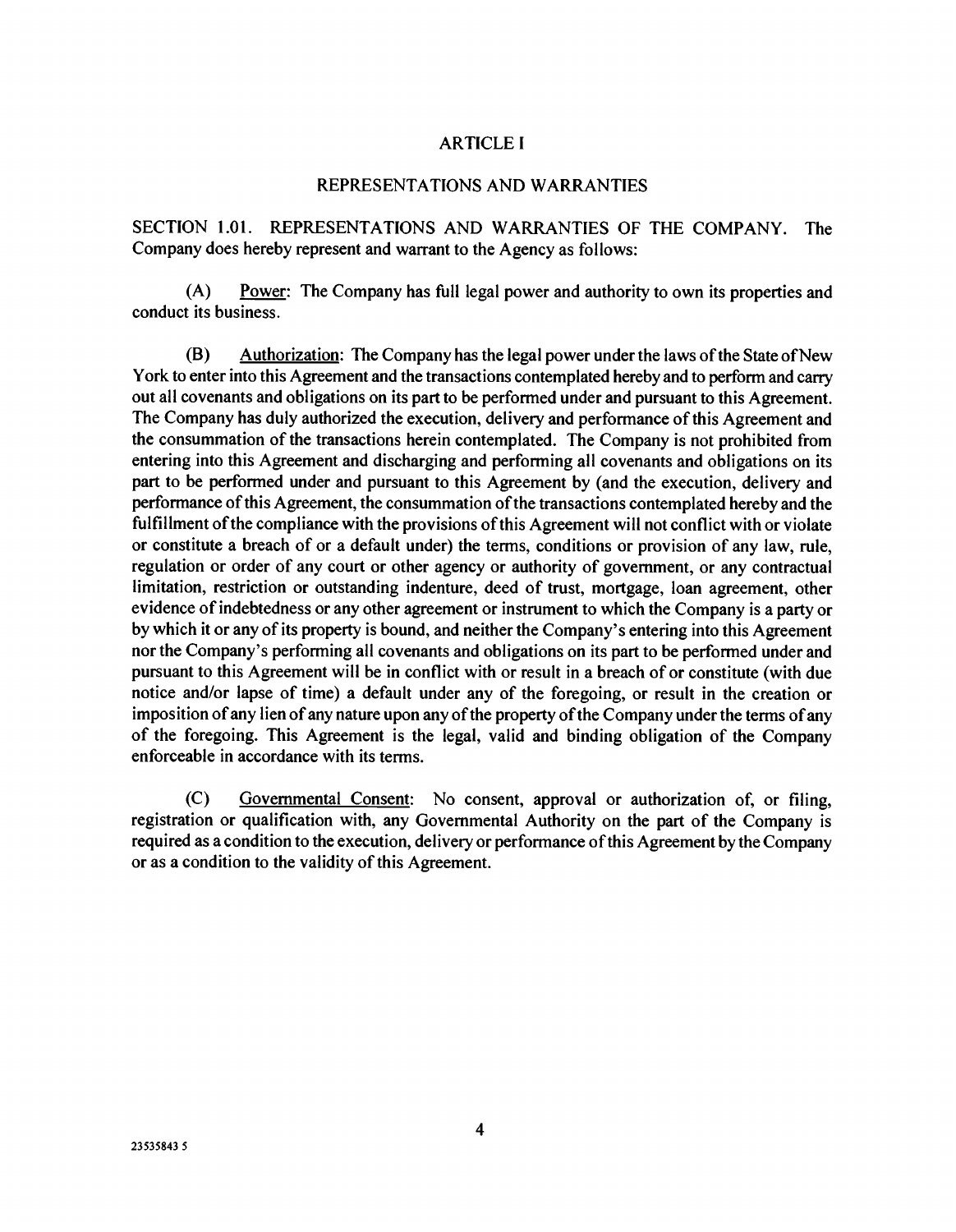## ARTICLE H

### COVENANTS AND AGREEMENTS

#### SECTION 2.01. TAX-EXEMPT STATUS OF THE PROJECT FACILITY.

(A) Assessment of the Project Facility: Pursuant to Section 874 of the Act and Section 412-a of the Real Property Tax Law, the parties hereto understand that, upon acquisition of a leasehold interest in the Project Facility by the Agency and the filing by the Agency, and for so long thereafter as the Agency shall have a leasehold interest in the Project Facility, the Project Facility shall be assessed by the Town of Cicero, Onondaga County, New York (hereinafter referred to as the "Town") and by the various other taxing entities having jurisdiction over the Project Facility, including, without limitation, any county, school district, or other political unit or units wherein the Project Facility is located (the Town and such other taxing entities being sometimes collectively referred to as the "Taxing Entities", and each of such Taxing Entities being sometimes individually referred to as a "Taxing Entity") as exempt upon the assessment rolls of the respective Taxing Entities prepared subsequent to the acquisition by the Agency of the leasehold interest in the Project Facility. The Company shall, promptly following acquisition by the Agency of the leasehold interest, take such action as may be necessary to ensure that the Project Facility shall be assessed as exempt upon the assessment rolls of the respective Taxing Entities prepared subsequent to such acquisition by the Agency and, for so long thereafter as the Agency shall have a leasehold interest in the Project Facility, the Company shall take such further action as may be necessary to maintain such exempt assessment with respect to each Taxing Entity. The parties hereto understand that the Project Facility shall not be entitled to such exempt status on the tax rolls of any Taxing Entity until the first tax year of such Taxing Entity following the tax status date of such Taxing Entity occurring subsequent to the date upon which the Agency obtains of record a leasehold interest in the Project Facility. Pursuant to the provisions of the Lease Agreement, the Company will be required to pay all taxes and assessments lawfully levied and/or assessed against the Project Facility, including taxes and assessments levied for the current tax year and all subsequent tax years until the Project Facility shall be entitled to exempt status on the tax rolls of the respective Taxing Entities. Subject to Section 3.01 hereof, the Agency will reasonably cooperate with the Company to preserve the taxexempt status of the Project Facility and to achieve the purposes and effect of this Agreement.

(B) Special Assessments: The parties hereto understand that the tax exemption extended to the Agency by Section 874 of the Act and Section 412-a of the State Real Property Tax Law does not entitle the Agency to exemption from special assessments and special ad valorem levies. Pursuant to the Lease Agreement, the Company shall pay all special assessments and special ad valorem levies lawfully levied and/or assessed against the Project Facility.

# SECTION 2.02. PAYMENTS IN LIEU OF TAXES.

(A) Agreement to Make Payments: The Company agrees that it shall make annual payments in lieu of property taxes in the amounts hereinafter provided, to the Agency pursuant to the provisions hereof (the "Total PILOT Payment"). The Company also agrees to give the assessor a copy of this Payment in Lieu of Tax Agreement. The Total PILOT Payment due hereunder shall be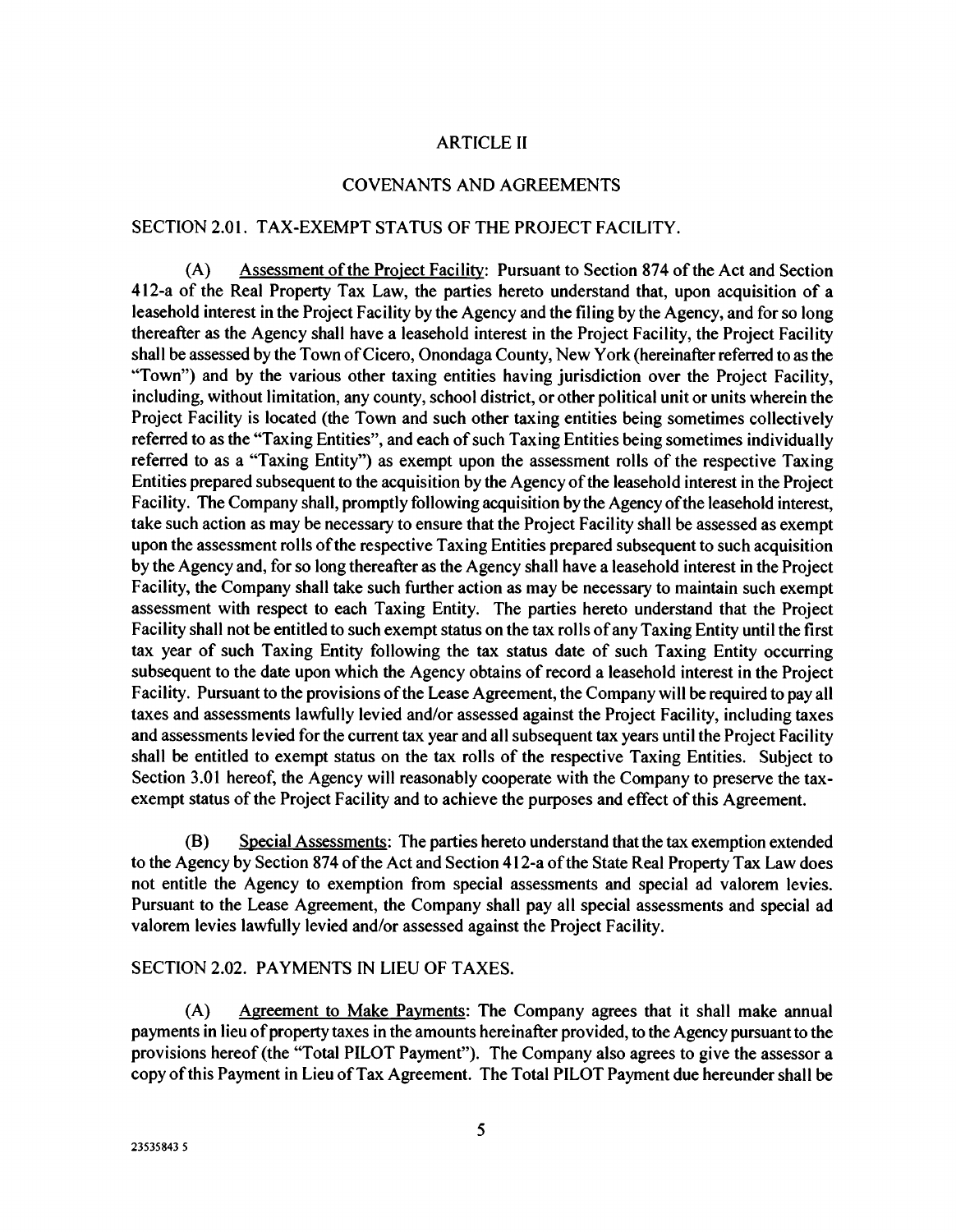paid by the Company to the Agency for distribution to the appropriate officer or officers of the respective Taxing Entities entitled to receive same pursuant to the provisions hereof. The Company shall pay interest and late charges as required by Section 874 of the Act. The first year of this Agreement shall relate to the 2022-2023 School Tax and the 2023 Town and County tax years.

(B) Total Amount of Payments in Lieu of Taxes. The Total PILOT Payment to be paid by the Company to the Agency annually pursuant to the terms of this Payment in Lieu of Tax Agreement has been agreed upon by the parties and is set forth below. The amount to be distributed to the Taxing Entities pursuant to the terms of this Payment in Lieu of Tax Agreement is as follows:

|                | Town/    |                        |                | Town     | School        |          |
|----------------|----------|------------------------|----------------|----------|---------------|----------|
|                | County   |                        | County         | (Cicero) | (N. Syracuse) | Total    |
|                | Calendar | <b>School District</b> | Pilot          | Pilot    | Pilot         | Pilot    |
| Roll Year      | Year     | <b>Fiscal Year</b>     | Amount         | Amount   | <b>Amount</b> | Payment  |
| L              | 2023     | 7/1/22-6/30/23         | $\sqrt{4,202}$ | \$4,227  | \$19,072      | \$27,500 |
| 2              | 2024     | $7/1/23 - 6/30/24$     | 4,286          | 4,311    | 19,453        | 28,050   |
| 3              | 2025     | 7/1/24-6/30/25         | 4,371          | 4,397    | 19,842        | 28,611   |
| 4              | 2026     | 7/1/25-6/30/26         | 4,459          | 4,485    | 20,239        | 29,183   |
| 5              | 2027     | $7/1/26 - 6/30/27$     | 4,548          | 4,575    | 20,644        | 29,767   |
| 6              | 2028     | $7/1/27 - 6/30/28$     | 4,639          | 4,667    | 21,057        | 30,362   |
| 7              | 2029     | $7/1/28 - 6/30/29$     | 4,732          | 4,760    | 21,478        | 30,969   |
| 8              | 2030     | 7/1/29-6/30/30         | 4,826          | 4,855    | 21,907        | 31,589   |
| $\overline{9}$ | 2031     | $7/1/30 - 6/30/31$     | 4,923          | 4,952    | 22,345        | 32,221   |
| 10             | 2032     | $7/1/31 - 6/30/32$     | 5,021          | 5,051    | 22,792        | 32,865   |
| 11             | 2033     | $7/1/32 - 6/30/33$     | 5,122          | 5,152    | 23,248        | 33,522   |
| 12             | 2034     | 7/1/33-6/30/34         | 5,224          | 5,255    | 23,713        | 34,193   |
| 13             | 2035     | $7/1/34 - 6/30/35$     | 5,329          | 5,361    | 24,187        | 34,877   |
| 14             | 2036     | $7/1/35 - 6/30/36$     | 5,435          | 5,468    | 24,671        | 35,574   |
| 15             | 2037     | 7/1/36-6/30/37         | 5,544          | 5,577    | 25,165        | 36,286   |
| 16             | 2038     | 7/1/37-6/30/38         | 5,655          | 5,689    | 25,668        | 37,011   |
| 17             | 2039     | 7/1/38-6/30/39         | 5,768          | 5,802    | 26,181        | 37,752   |
| 18             | 2040     | 7/1/39-6/30/40         | 5,883          | 5,918    | 26,705        | 38,507   |
| 19             | 2041     | $7/1/40 - 6/30/41$     | 6,001          | 6,037    | 27,239        | 39,277   |
| 20             | 2042     | $7/1/41 - 6/30/42$     | 6,121          | 6,158    | 27,784        | 40,062   |
| 21             | 2043     | $7/1/42 - 6/30/43$     | 6,243          | 6,281    | 28,339        | 40,864   |
| 22             | 2044     | 7/1/43-6/30/44         | 6,368          | 6,406    | 28,906        | 41,681   |
| 23             | 2045     | 7/1/44-6/30/45         | 6,496          | 6,534    | 29,484        | 42,514   |
| 24             | 2046     | 7/1/45-6/30/46         | 6,626          | 6,665    | 30.074        | 43,365   |
| 25             | 2047     | 7/1/46-6/30/47         | 6,758          | 6,798    | 30,676        | 44,232   |

Notwithstanding the foregoing schedule, the Company further covenants and agrees that for any period that the Agency continues to hold a leasehold interest in the Land and Improvements after February 29, 2048, the Company shall pay 100% of the taxes that would be imposed on the Project Facility if the Agency did not have a leasehold interest in the Project Facility. The Company shall not be liable or responsible for double tax payments associated with this Agreement and the restoration of the Project Facility to the assessment roll under Section 520 of the Real Property Tax  $Law$ .

(C) Additional Amounts in Lieu of Taxes. Commencing on the first tax year following the date on which any material modification or any structural addition shall be made to the Project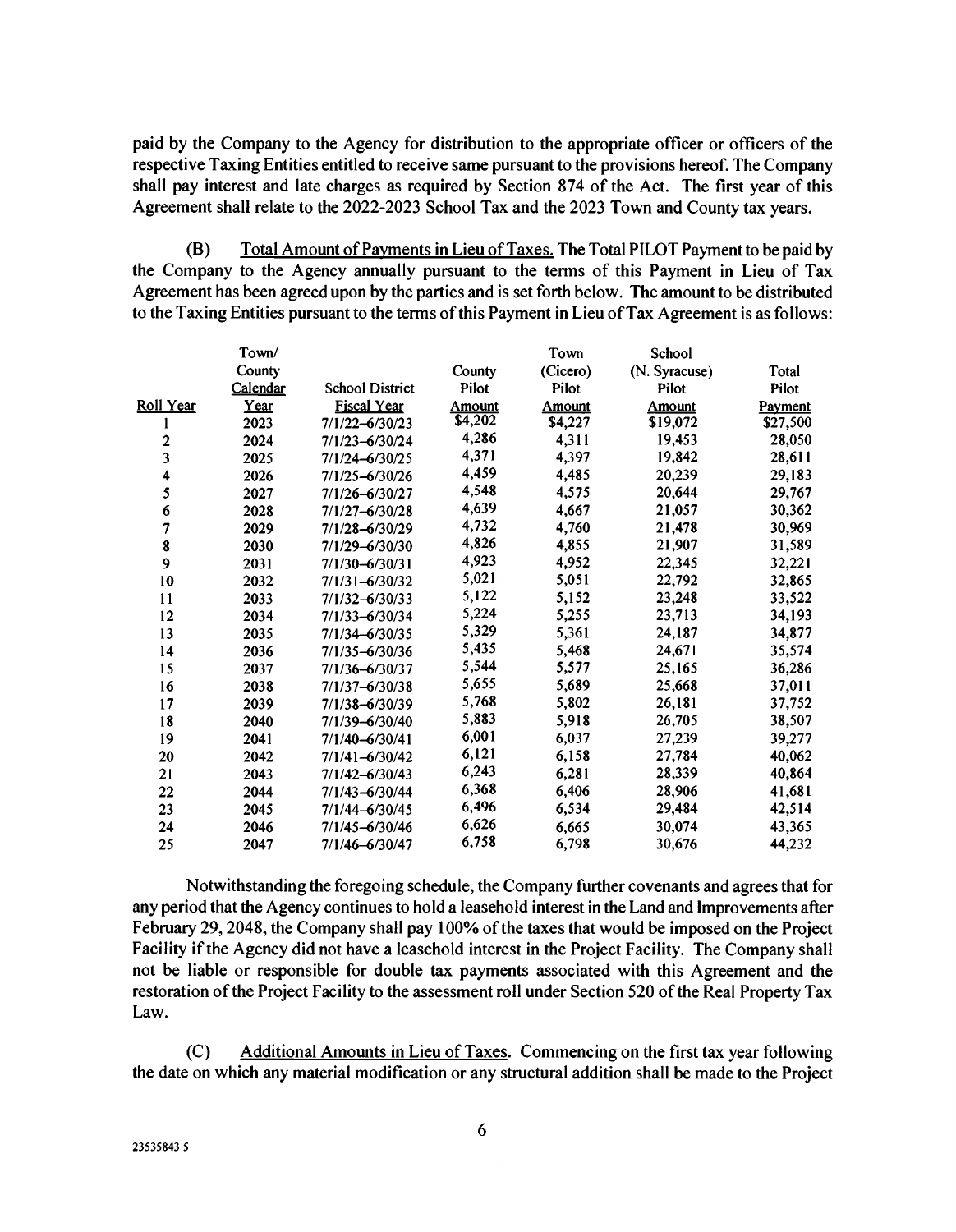Facility or any portion thereof or any additional building or other structure shall be constructed on the Land that is not included in the definition of "Project Facility" (such structural additions and additional buildings and other structures being hereinafter referred to as "Additional Facilities") the Company agrees to make additional annual payments in lieu of property taxes with respect to such Additional Facilities (such additional payments being hereinafter collectively referred to as "Additional Payments") to the Agency with respect to such Additional Facilities, such Additional Payments to be computed separately for each Taxing Entity as follows:

(1) Determine the amount of general taxes and general assessments (hereinafter referred to as the "Additional Normal Tax") which would be payable to each Taxing Entity with respect to such Additional Facilities if such Additional Facilities were owned by the Company and the Agency did not have a leasehold interest therein as follows: (a) multiply the Additional Assessed Value (as hereinafter defined) of such Additional Facilities determined pursuant to subsection (D) of this Section 2.02 by (b) the tax rate or rates of such Taxing Entity that would be applicable to such Additional Facilities if such Additional Facilities were owned by the Company and the Agency did not have a leasehold interest therein, and (c) reduce the amount so determined by the amounts of any tax exemptions that would be afforded to the Company by such Taxing Entity if such Additional Facilities were owned by the Company and the Agency did not have a leasehold interest therein.

(2) In each fiscal tax year during the term of this Payment in Lieu of Tax Agreement (commencing in the fiscal tax year when such Additional Facilities would first appear on the assessment roll of any Taxing Entity, as if such Additional Facilities were owned by the Company and the Agency did not have a leasehold interest therein), the amount payable by the Company to the Agency on behalf of each Taxing Entity as a payment in lieu of property tax with respect to such Additional Facilities pursuant to this Payment in Lieu of Tax Agreement shall be an amount equal to one hundred percent (100%) of the Normal Tax due each Taxing Entity with respect to such Additional Facilities for such fiscal tax year (unless the Agency and the Company shall enter into a separate written agreement regarding payments in lieu of property taxes with respect to such Additional Facilities, in which case the provisions of such separate written agreement regarding payments in lieu of property taxes with respect to such Additional Facilities shall control).

### (D) Valuation of Additional Facilities.

(1) The value of Additional Facilities for purposes of determining payments in lieu of taxes due under Section 2.02(C) hereof shall be determined by the Assessor of each respective Taxing Entity. The parties hereto agree that the Assessors shall (a) appraise the Additional Facilities in the same manner as other similar properties in the general area of the Project Facility, and (b) place a value for assessment purposes (hereinafter referred to as the "Additional Assessed Value") upon the Additional Facilities, equalized if necessary by using the appropriate equalization rates as apply in the assessment and levy of real property taxes. The Company shall be entitled to written notice of the initial establishment of such Additional Assessed Value and of any change in such Additional Assessed Value.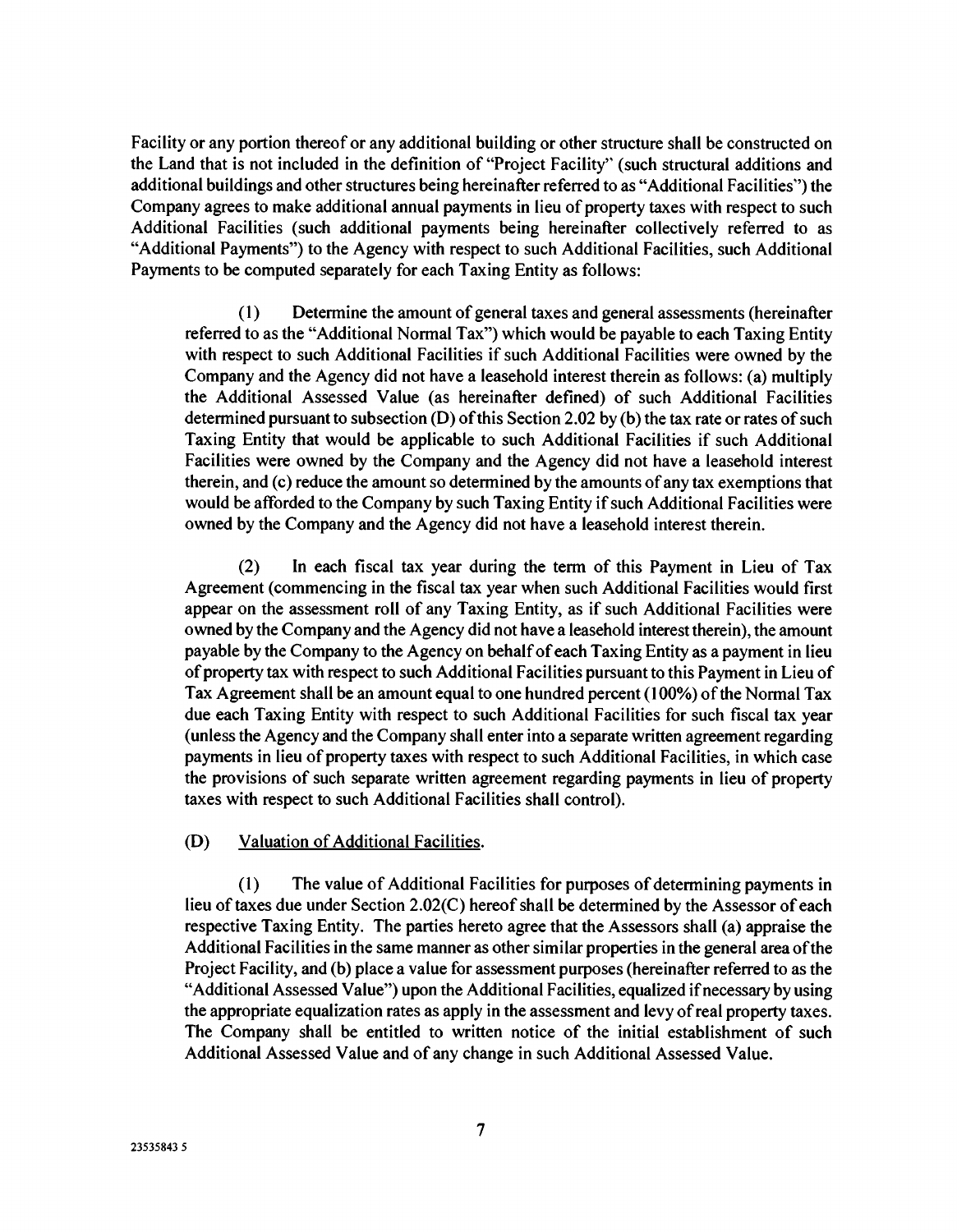(2) If the Company is dissatisfied with the amount of the Additional Assessed Value of the Additional Facilities as initially established or as changed, the Company shall have the right to contest the Additional Assessed Value of the Project Facility made for purposes of determining any payments due hereunder and to seek a refund of any such payments made hereunder. The Company's challenge to the Additional Assessed Value of the Project Facility and the determination of the Company and to seek a refund of any payments made hereunder shall be made in accordance with State Real Property Tax Law.

(E) Statements: The Agency shall submit to the Company annual statements specifying the amount and due date or dates of the payments due each Taxing Entity hereunder, such periodic statements to be submitted to the Company annually on or about January 10.

(F) Time of Payments: Subject to Section 2.03(B) hereof, the Company agrees to pay the amounts due hereunder to the Agency by January 30 of each year. The Company shall be entitled to receive receipts for such payments.

(G) Method of Payment: All payments by the Company hereunder shall be paid to the Agency by check in lawful money of the United States of America. The Agency shall in turn distribute the amounts so paid to the various Taxing Entities entitled to same.

(H) Transfer to Company: In the event the Agency no longer has a leasehold interest in the Project Facility, the Project Facility shall be immediately subject to taxation pursuant to Section 302 and Section 520 of the Real Property Tax Law, as amended. However, with the exception of the calendar year 2021, in no event shall the Company be required to pay both payments in lieu of taxes and real property taxes for a concurrent tax year or any portion thereof. Therefore, should the Project Facility be conveyed to the Company and thus become taxable pursuant to Real Property Tax Law Section 520, the Taxing Entities agree that any payments payable under this Agreement as payments in lieu of taxes shall be reduced by the amount of any taxes which are required to be paid under Real Property Tax Law Section 520 for any such concurrent tax year or any portion thereof, and should such payments in lieu of taxes already have been made, the Taxing Entities shall refund any such amounts owing to the Company.

SECTION 2.03. CREDIT FOR TAXES PAID. (A) Credits: The parties hereto acknowledge and agree that the obligation of the Company to make the payments provided in Section 2.02 of this Agreement shall be in addition to any and all other taxes and governmental charges of any kind whatsoever which the Company may be required to pay under the Lease Agreement. It is understood and agreed, however, that should the Company pay in any calendar year to the Agency any amounts in the nature of general property taxes, general assessments, service charges or other governmental charges of a similar nature levied and/or assessed upon the Project Facility or the interest therein of the Company or the occupancy thereof by the Company (but not including, by way of example, sales and use taxes, or special assessments and special ad valorem levies described in Section 2.01(B) above) then the Company's obligation to make payments in lieu of property taxes for such calendar year to the Agency hereunder shall be reduced by the amounts which the Company shall have so paid to the Agency in such calendar year, but there shall be no cumulative or retroactive credit as to any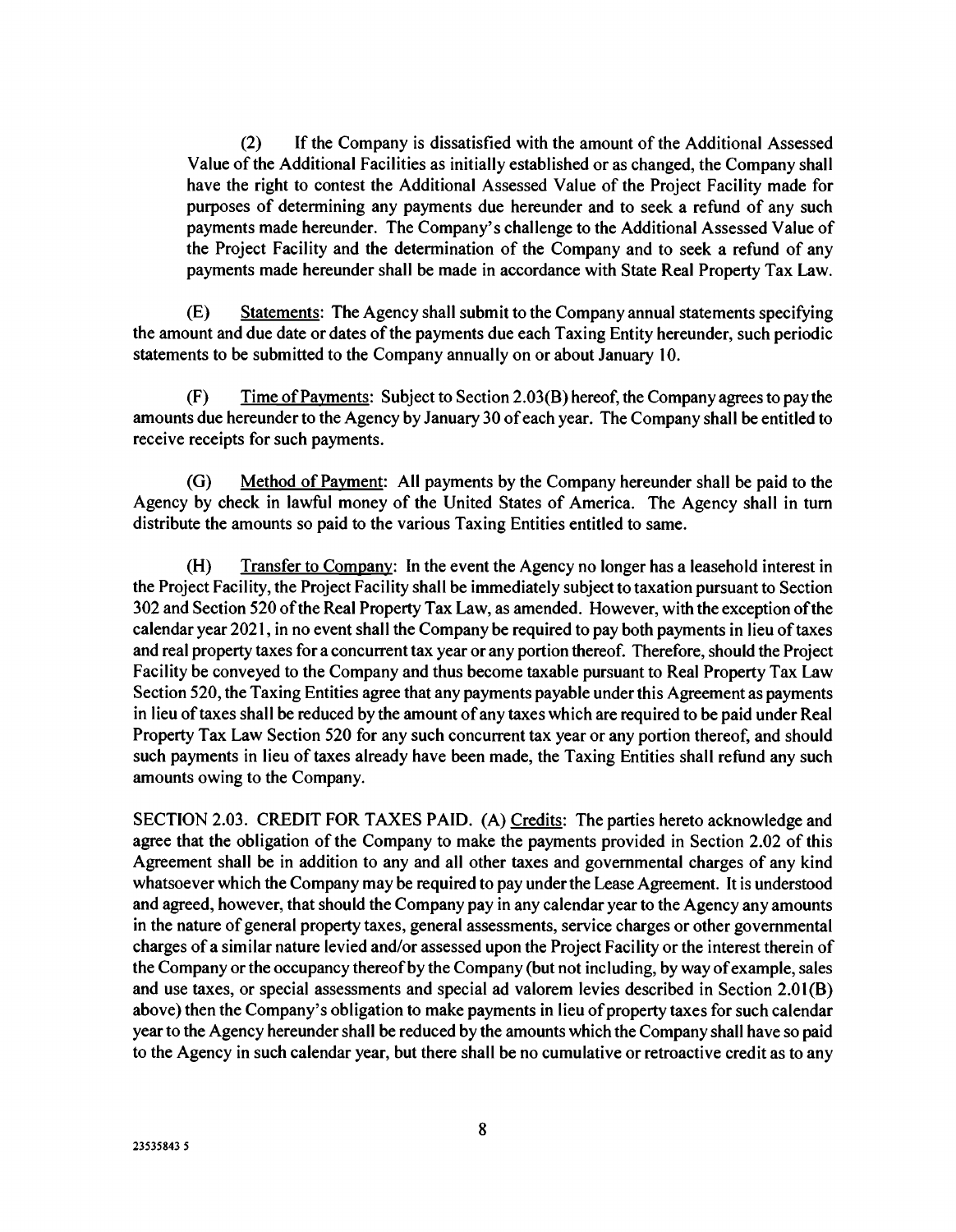payment in lieu of property taxes due to the Agency or as to any payment in lieu of property taxes due to the Agency in any other calendar year.

(B) Method of Claiming Credits: If the Company desires to claim a credit against any particular payment in lieu of tax due hereunder, the Company shall give the governing body of the affected Taxing Entity and the Agency prior written notice of its intention to claim any credit pursuant to the provisions of this Section 2.03, said notice to be given by the Company at least thirty (30) days prior to the date on which such payment in lieu of tax is due pursuant to the provisions of Section 2.02(F) hereof. In the event that the governing body of the appropriate Taxing Entity desires to contest the Company's or the right to claim such credit, then said governing body, the Agency and the Company shall each select an arbitrator in accordance with the rules of the American Arbitration Association, which arbitrators shall, at the sole cost and expense of the, determine whether the Company is entitled to claim any credit pursuant to the provisions of this Section 2.03 and, if so, the amount of the credit to which the Company is entitled. It is understood that the arbitrators are empowered to confirm the amount of the credit claimed by the Company or to determine a lower or higher credit. When the Company shall have given notice, as provided herein, that it claims a credit, the amount of any payment in lieu of property taxes due hereunder against which the credit may be claimed may be withheld (to the extent of the credit claimed by the Company, but only to the extent that such credit may be claimed against said payment in lieu of taxes pursuant to the provisions of this Section 2.03) until the decision of the arbitrators is rendered. After the decision of the arbitrators is rendered, the payment in lieu of taxes due with respect to any reduction or disallowance by the arbitrators in the amount of the credit claimed by the Company shall, to the extent withheld as aforesaid, be immediately due and payable, together with interest thereon from the date such payment in lieu of tax was originally due, at the rate of eighteen percent (18%) per annum, and such amount and shall be paid by the Company within thirty (30) days of said decision.

SECTION 2.04. INTEREST. If the Company shall fail to make any payment required by this Agreement when due, its obligation to make the payment so in default shall continue as an obligation of the Company until such payment in default shall have been made in full, and the Company shall pay the same together with late charges and interest thereon, as required by Section 874 of the Act and as more fully described in Section 4.05 hereof.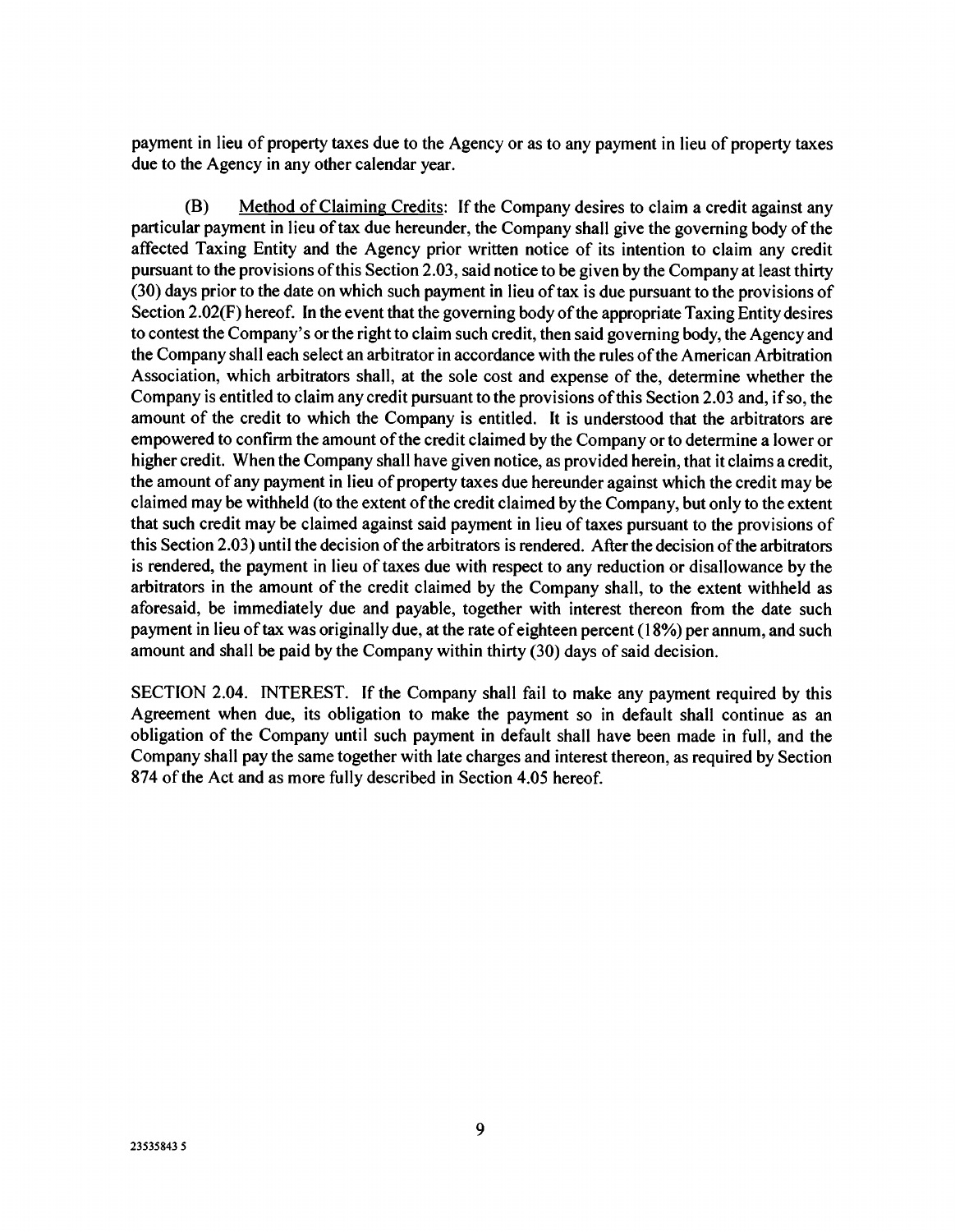### ARTICLE III

### LIMITED OBLIGATION OF THE AGENCY

SECTION 3.01. NO RECOURSE; LIMITED OBLIGATION OF THE AGENCY. Notwithstanding anything contained in this Agreement to the contrary:

(A) No Recourse: All covenants, stipulations, promises, agreements and obligations of the Agency contained in this Agreement shall be deemed to be the covenants, stipulations, promises, agreements and obligations of the Agency, and not of any member, officer, agent (other than the Company), servant or employee of the Agency in his or her individual capacity, and no recourse under or upon any obligation, covenants or Agreement contained in this Agreement, or otherwise based upon or in respect of this Agreement, or for any claim based thereon or otherwise in respect thereof, shall be had against any past, present or future member, officer, agent (other than the Company), servant or employee, as such, of the Agency or any successor public benefit corporation or political subdivision or any person executing this Agreement on behalf of the Agency, either directly or through the Agency or any successor public benefit corporation or political subdivision or any person so executing this Agreement, it being expressly understood that this Agreement is a corporate obligation, and that no such personal liability whatever shall attach to, or is or shall be incurred by, any such member, officer, agent (other than the Company), servant or employee of the Agency or of any successor public benefit corporation or political subdivision or any person so executing this Agreement under or by reason of the obligations, covenants or agreements contained in this Agreement or implied therefrom; and that any and all such personal liability of, and any and all such rights and claims against, every such member, officer, agent (other than the Company), servant or employee under or by reason of the obligations, covenants or agreements contained in this Agreement or implied therefrom are, to the extent permitted by law, expressly waived and released as a condition of, and as a consideration for, the execution of this Agreement.

(B) Limited Obligation: The obligations and agreements of the Agency contained herein shall not constitute or give rise to an obligation of the State of New York or the County of Onondaga, New York, and neither the State of New York nor the County of Onondaga, New York shall be liable thereon, and further such obligations and agreements shall not constitute or give rise to a general obligation of the Agency, but rather shall constitute limited obligations of the Agency payable solely from the revenues of the Agency derived and to be derived from the lease, sale or other disposition of the Project Facility (except for revenues derived by the Agency with respect to the Unassigned Rights, as defined in the Lease Agreement).

(C) Further Limitation: Notwithstanding any provision of this Agreement to the contrary, the Agency shall not be obligated to take any action pursuant to any provision hereof unless (I) the Agency shall have been requested to do so in writing by the Company, and (2) if compliance with such request is reasonably expected to result in the incurrence by the Agency (or any of its members, officers, agents, servants or employees) of any liability, fees, expenses (including, without limitation, attorneys' fees and expenses) or other costs, the Agency shall have received from the Company security or indemnity and an agreement from the Company to defend and hold harmless the Agency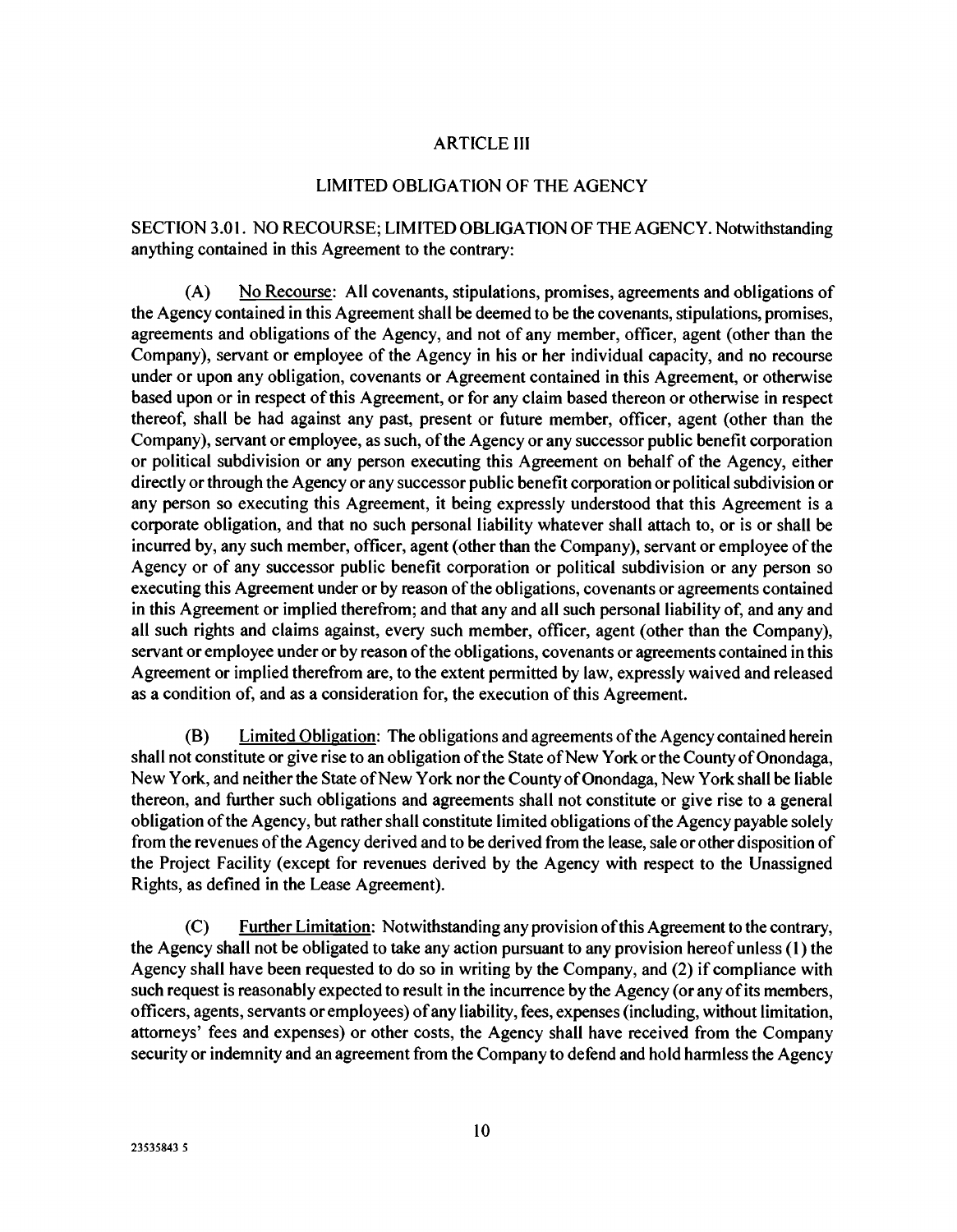satisfactory to the Agency for protection against all such liability, however remote, and for the reimbursement of all such fees, expenses and other costs.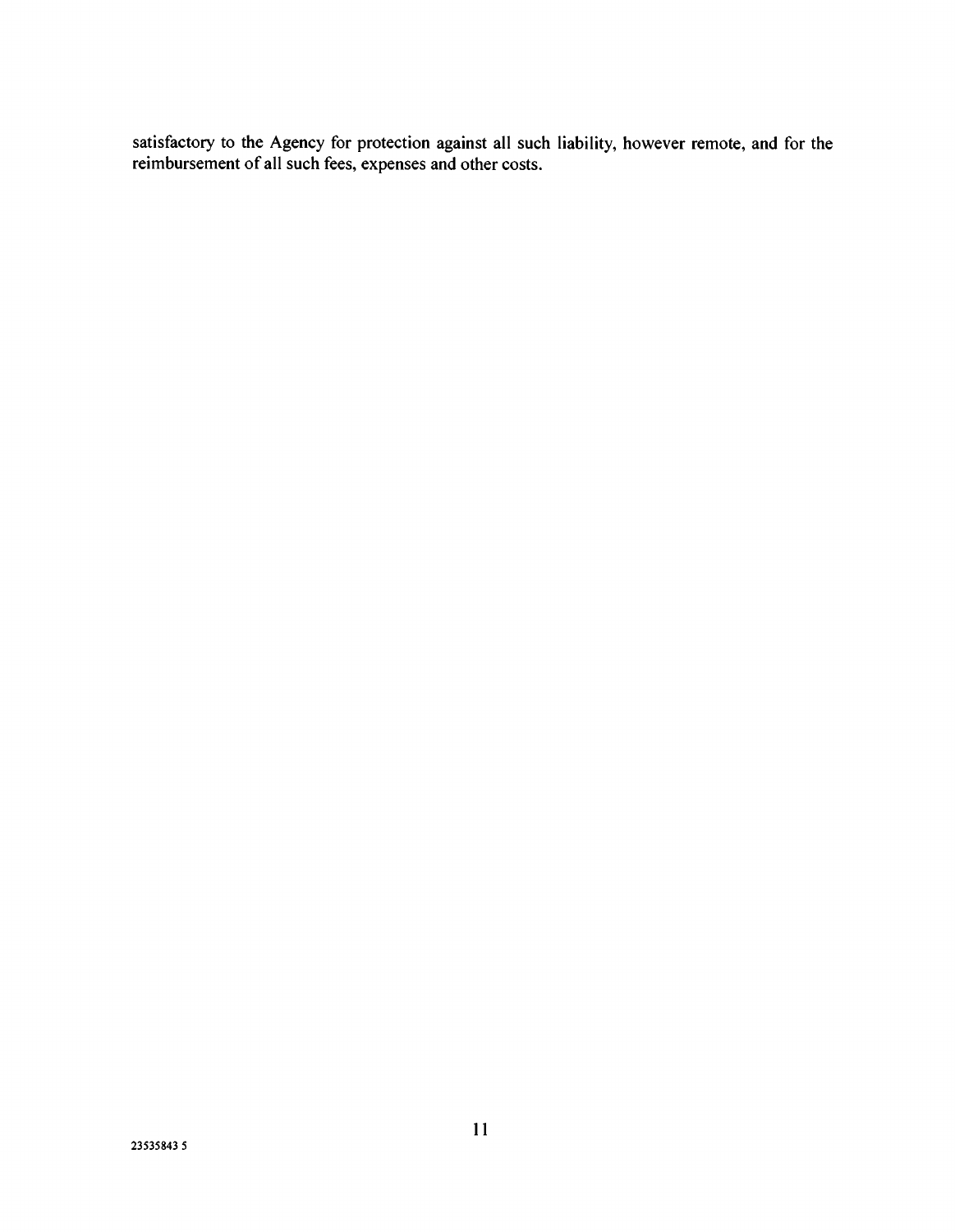## ARTICLE IV

## EVENTS OF DEFAULT

SECTION 4.01. EVENTS OF DEFAULT. Any one or more of the following events shall constitute an event of default under this Agreement, and the terms "Event of Default" or "Default" shall mean, whenever they are used in this Agreement, any one or more of the following events:

(A) Failure of the Company to pay any amount due and payable by the Company pursuant to this Agreement and continuance of said failure for a period of fifteen (15) days after written notice to the Company stating that such payment is due and payable;

(B) Failure of the Company to observe and perform any other covenant, condition or agreement on its part to be observed and performed hereunder (other than as referred to in subsection (A) above) and continuance of such failure for a period of thirty (30) days after written notice to the Company specifying the nature of such failure and requesting that it be remedied; provided that if such default cannot reasonably be cured within such thirty (30) day period, the Company shall have commenced action to cure the breach of covenant, condition or agreement within said thirty (30) day period and thereafter diligently and expeditiously proceeds to cure the same;

(C) Any warranty, representation or other statement by or on behalf of the Company contained in this Agreement shall prove to have been false or incorrect in any material respect on the date when made or on the effective date of this Agreement; or

(D) The occurrence and continuance of an "Event of Default" under the Lease Agreement, beyond any applicable cure period (if any).

SECTION 4.02. REMEDIES ON DEFAULT. Whenever any Event of Default shall have occurred with respect to this Agreement, the Agency (or if such Event of Default concerns a payment required to be made hereunder to any Taxing Entity, then with respect to such Event of Default such Taxing Entity) may take whatever action at law or in equity as may appear necessary or desirable to the Agency or such Taxing Entity, as the case may be, to collect the amount then in default or to enforce the performance and observance of the obligations, agreements and covenants of the Company under this Agreement, including without limitation, terminating the Company's status as agent of the Agency and causing the surrender of Underlying Lease to be duly recorded. Each such Event of Default shall give rise to a separate cause of action hereunder and separate suits may be brought hereunder as each cause of action arises. The Company irrevocably agrees that any suit, action or other legal proceeding arising out of this Agreement may be brought in the courts of record of the State of New York, consent to the jurisdiction of each such court in any such suit, action or proceeding, and waive any objection which they may have to the laying of the venue of any such suit, action or proceeding in any of such courts.

SECTION 4.03. PAYMENT OF ATTORNEY'S FEES AND EXPENSES. If the Company should default in performing any of its obligations, covenants or agreements under this Agreement and the Agency or any Taxing Entity should employ attorneys or incur other expenses for the collection of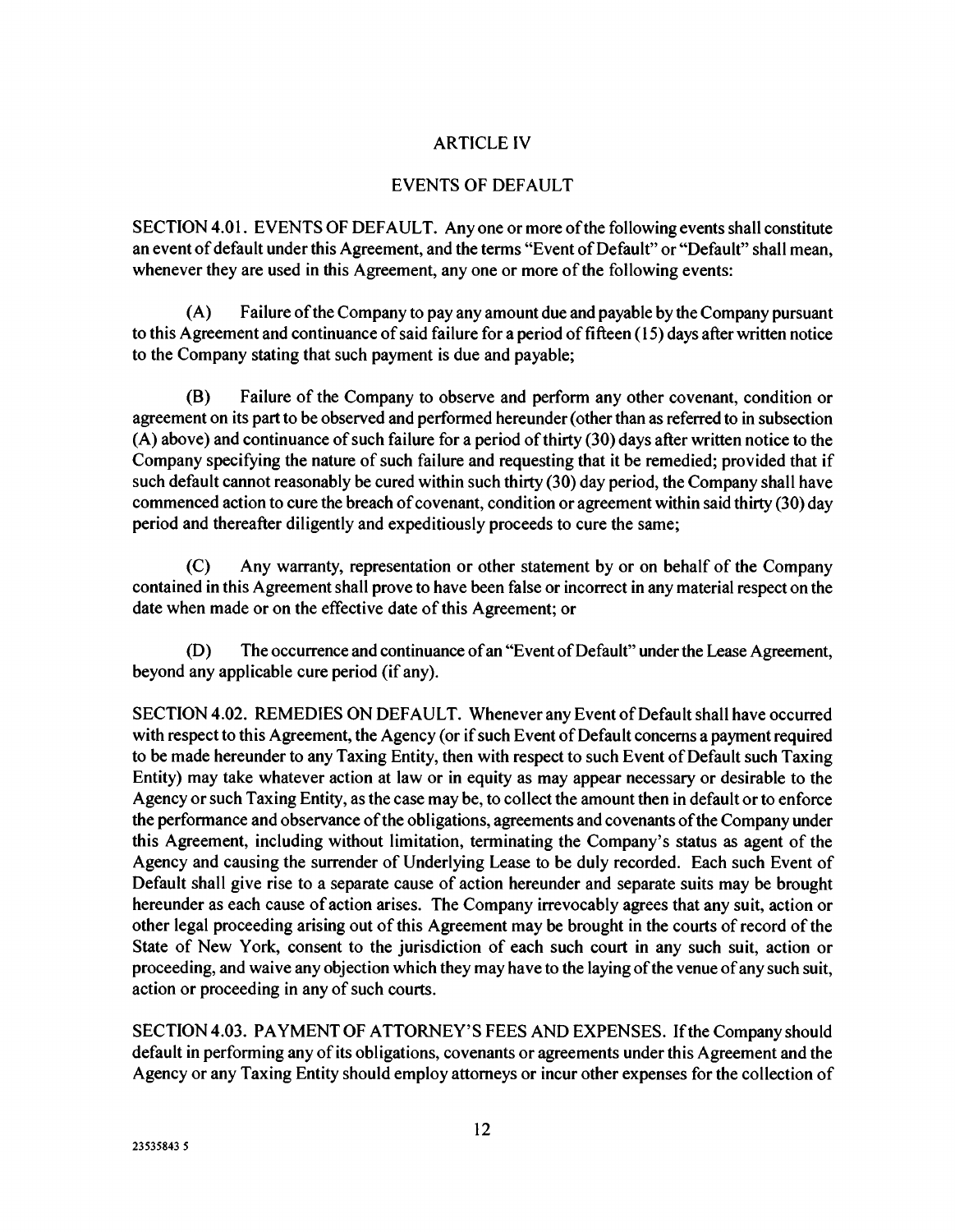any amounts payable hereunder or for the enforcement of performance or observance of any obligation or Agreement on the part of the Company herein contained, the Company agrees that it will, on demand therefor, pay to the Agency or such Taxing Entity, as the case may be, the reasonable expenses so incurred, whether or not an action is commenced together with interest thereon at the maximum rate allowed by law.

SECTION 4.04. REMEDIES; WAIVER AND NOTICE. (A) No Remedy Exclusive: No remedy herein conferred upon or reserved to the Agency or any Taxing Entity is intended to be exclusive of any other available remedy or remedies, but each and every such remedy shall be cumulative and shall be in addition to every other remedy given under this Agreement or now or hereafter existing at law or in equity or by statute.

(B) Delay: No delay or omission in exercising any right or power accruing upon the occurrence of any Event of Default hereunder shall impair any such right or power or shall be construed to be a waiver thereof, but any such right or power may be exercised from time to time and as often as may be deemed expedient.

(C) Notice Not Required: In order to entitle the Agency or any Taxing Entity to exercise any remedy reserved to it in this Agreement, it shall not be necessary to give any notice, other than such notice as may be expressly required in this Agreement or the Act.

(D) No Waiver: In the event any provision contained in this Agreement should be breached by either party and thereafter duly waived by the other party so empowered to act, such waiver shall be limited to the particular breach so waived and shall not be deemed to be a waiver of any other breach hereunder. No waiver, amendment, release or modification of this Agreement shall be established by conduct, custom or course of dealing.

SECTION 4.05. PAYMENT OF INTEREST AND PENALTIES. Pursuant to Section 874(5) of the General Municipal Law of New York, as amended, if the Company shall fail to make or cause to be made any such payments in lieu of real estate taxes when due, the amount or amounts so in default shall continue as an obligation of the Company until fully paid, and the Company hereby agrees to pay or cause to be paid the same, together with a late payment penalty equal to five percent (5%) of the amount due. Additionally, if the Company shall fail to make any payment required by this Section 4.05 when due and such delinquency shall continue beyond the first month, the Company's obligation to make the payment so in default shall continue as an obligation of the Company to the affected Taxing Entity until such payment in default shall have been made in full, and the Company shall pay the same to the Agency together with (1) a late payment penalty of one percent (1%) per month for each month, or part thereof, that the payment due hereunder is delinquent beyond the first month, plus (2) interest thereon, to the extent permitted by law, at the same rate per annum which would be payable if such amounts were delinquent taxes, until so paid in full.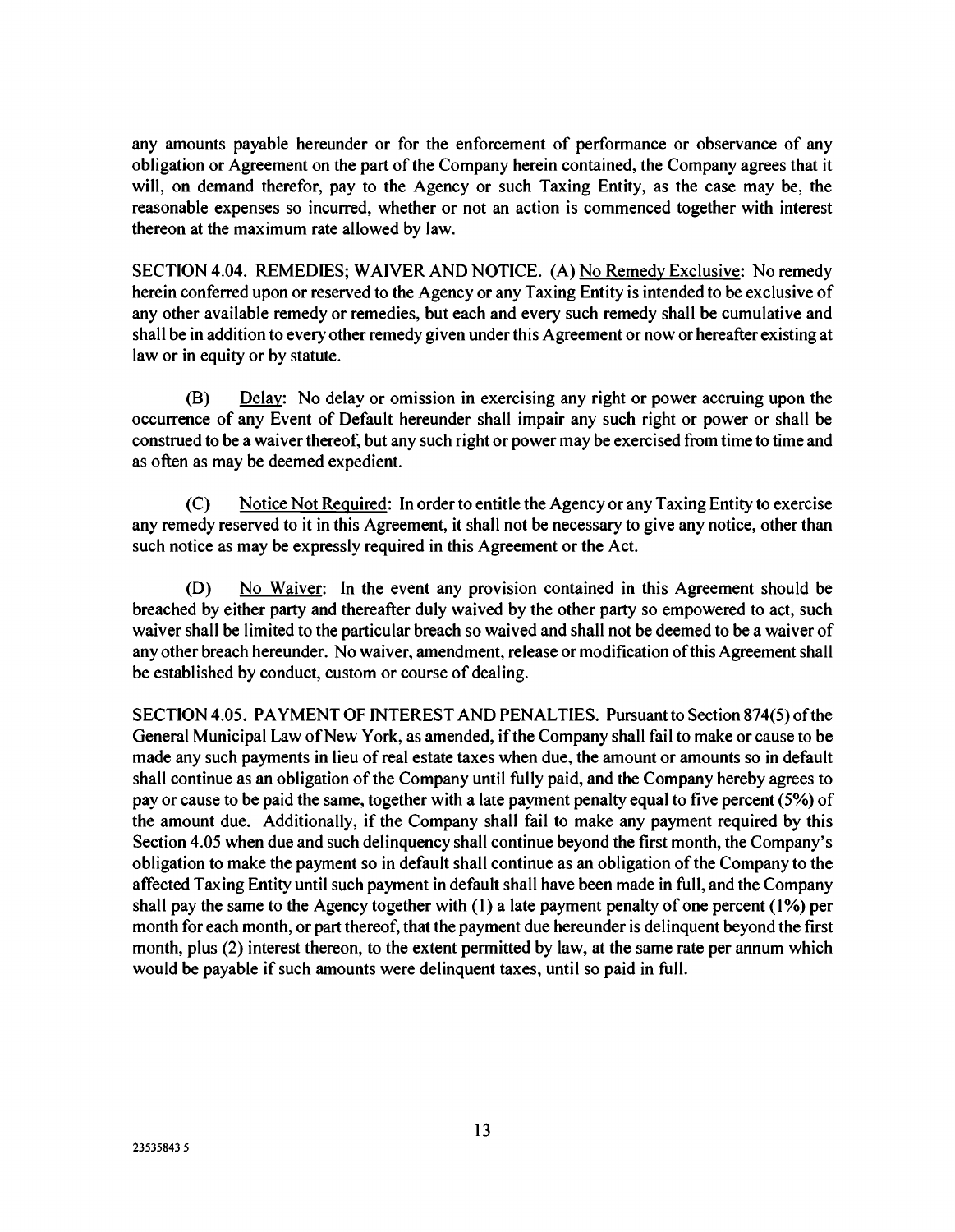# ARTICLE V

## MISCELLANEOUS

SECTION 5.01. TERM OF AGREEMENT. General: This Agreement shall become effective and the obligations of the Company shall arise absolutely and unconditionally upon the approval of this Agreement by resolution of the Agency and the execution and delivery of this Agreement by the Company and the Agency. Unless otherwise provided by amendment hereof, this Agreement shall continue to remain in effect until the earliest to occur of (1) the date on which the Agency's interest in the Project Facility pursuant to the Underlying Lease is terminated, or (2) the occurrence of an Event of Default hereunder. Notwithstanding the foregoing, in the event that the Company does not provide the Agency evidence of the Landlord's Exercise of Option and the Company's Exercise of Option prior to January 31, 2022, this Agreement shall terminate immediately.

SECTION 5.02. FORM OF PAYMENTS. The amounts payable under this Agreement shall be payable by check in such coin and currency of the United States of America as at the time of payment shall be legal tender for the payment of public and private debts.

SECTION 5.03. COMPANY ACTS. Where the Agency is required to do or accomplish any act or thing hereunder, the Company may, with the prior written consent of the Agency, cause the same to be done or accomplished with the same force and effect as if done or accomplished by the Agency. Where the Company is required to do or accomplish any act or thing hereunder, the Company may cause the same to be done or accomplished with the same force and effect as if done or accomplished by the Company.

SECTION 5.04. AMENDMENT OF AGREEMENT. This Agreement may not be amended, changed, modified, altered or terminated unless such amendment, change, modification, alteration or termination is in writing and, in the case of any amendment, change, modification or alteration of this Agreement, unless the Company and its respective successors and assigns shall assume in writing the obligations of such amended, changed, modified or altered Agreement.

SECTION 5.05. NOTICES. (A) All notices, certificates or other communications hereunder shall be in writing and shall be sufficiently given and shall be deemed given when (1) received at the applicable address stated below by registered or certified mail, postage prepaid, return receipt requested, or by such other means as shall provide the sender with documentary evidence of such delivery, or (2) delivery is refused by the addressee, as evidenced by the affidavit of the person who attempted to effect such delivery. The addresses to which notices, certificates and other communications hereunder shall be delivered are as follows:

### If to the Agency:

Onondaga County Industrial Development Agency 333 West Washington Street, Suite 130 Syracuse, New York 13202 Attention: Executive Director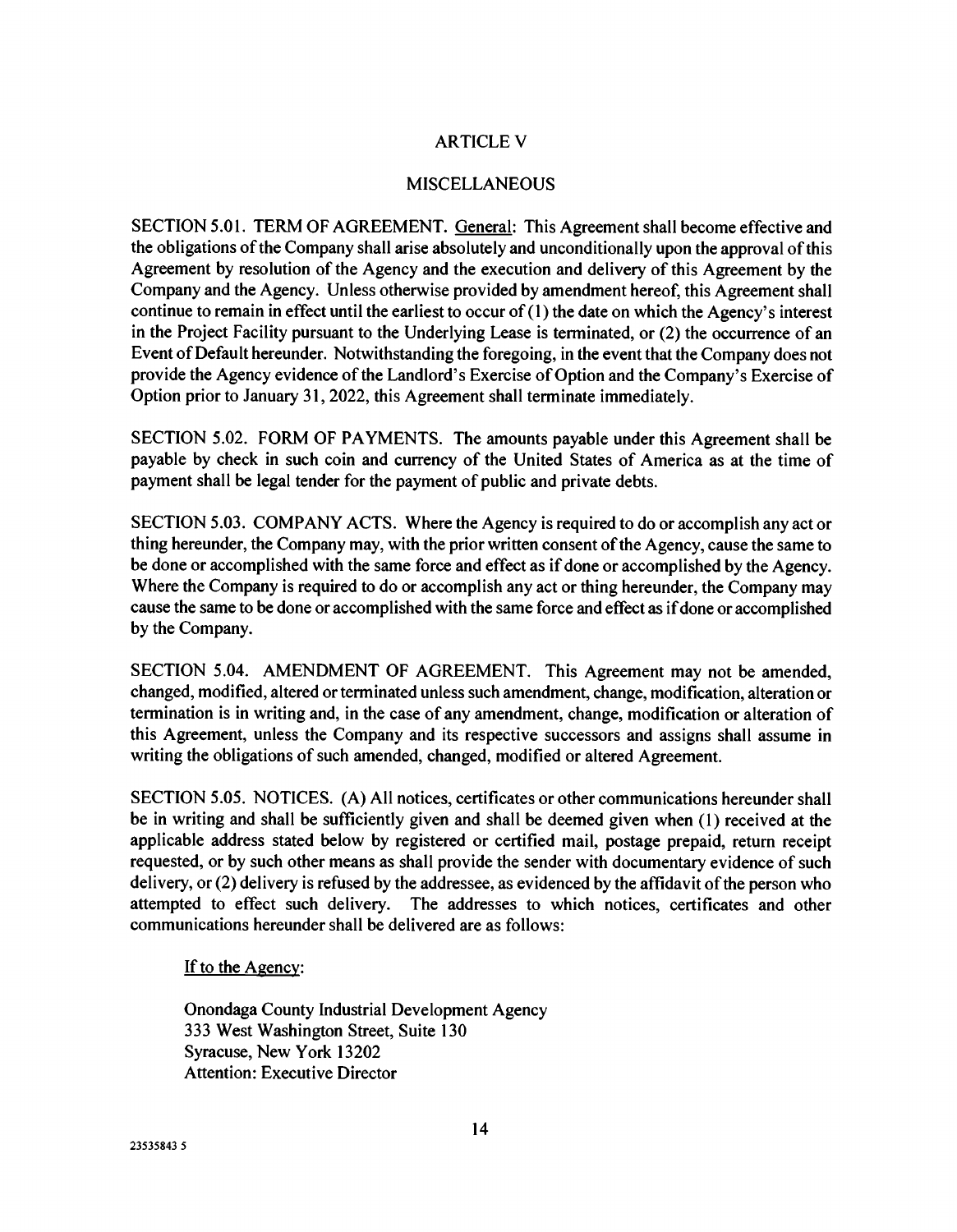#### With a copy to:

Barclay Damon LLP Barclay Damon Tower 125 East Jefferson Street Syracuse, New York 13202 Attention: Jeffrey W. Davis, Esq.

#### If the Company:

SSC Cicero LLC 334 Arapahoe Avenue Boulder, Colorado 80302 Attention: John H. Switzer

With a copy to:

John H. Switzer, Esq. 334 Arapahoe Avenue Boulder, Colorado 80302

And to:

Goldman Sachs Asset Management 750 Park of Commerce Boulevard, Suite 200 Boca Raton, Florida 33487

GSRP Development Company X LLC c/o Goldman Sachs Asset Management, L.P. 200 West Street, 3rd Floor New York, New York 10282

Young / Sommer LLC Executive Woods Five Palisades Drive Albany, New York 12205

(B) The Agency and the Company may, with notice given hereunder to each of the others, designate any further of different addresses to which subsequent notices, certificates or other communications to them shall be sent.

SECTION 5.06. BINDING EFFECT. This Agreement shall inure to the benefit of, and shall be binding upon, the Agency and the Company and their respective successors and assigns. The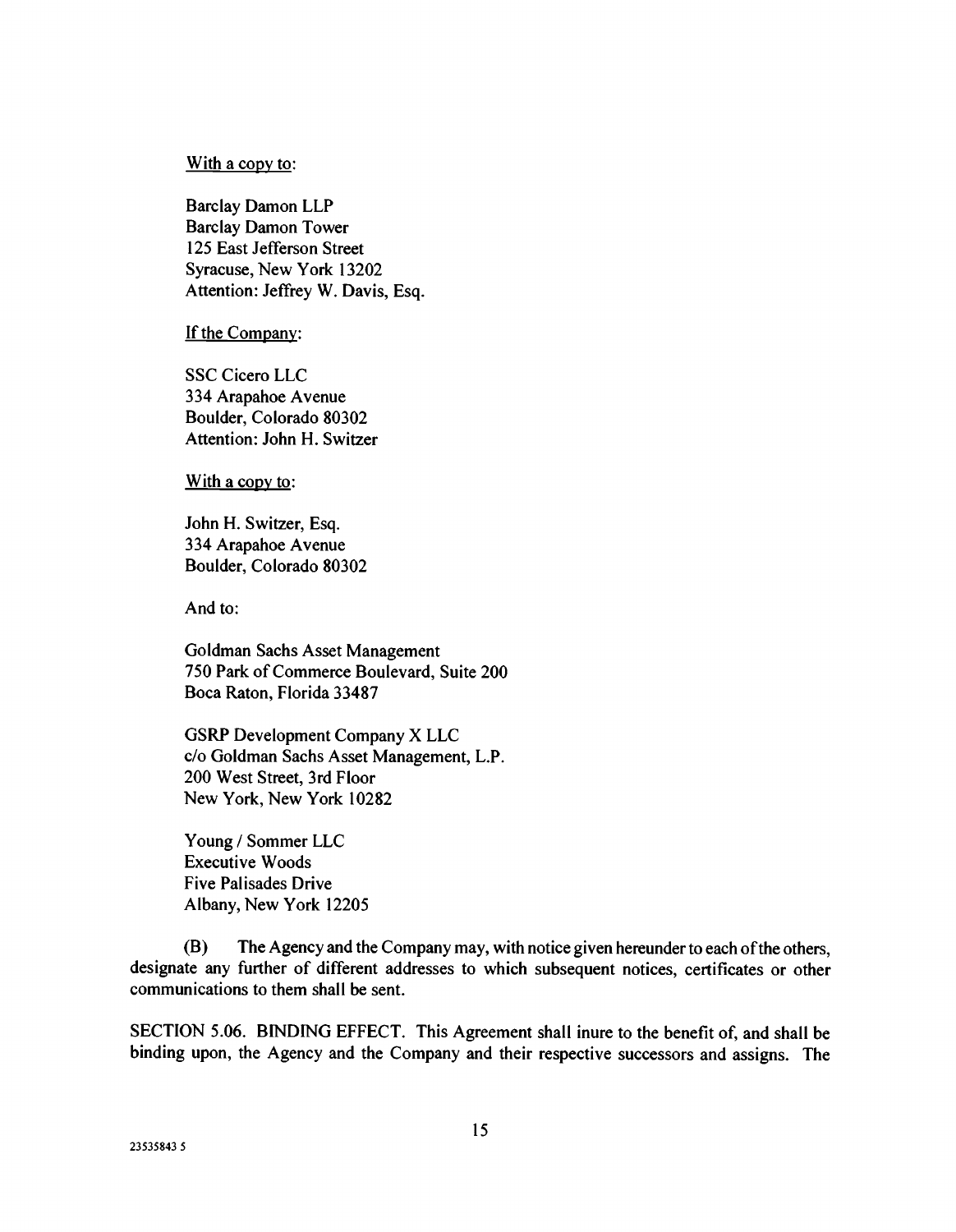provisions of this Agreement are intended to be for the benefit of the Agency and the respective Taxing Entities.

SECTION 5.07. SEVERABILITY. If any article, section, subsection, subdivision, paragraph, sentence, clause, phrase, provision or portion of this Agreement shall for any reason be held or adjudged to be invalid or illegal or unenforceable by any court of competent jurisdiction, such article, section, subsection, subdivision, paragraph, sentence, clause, phrase, provision or portion so adjudged invalid, illegal or unenforceable shall be deemed separate, distinct and independent and the remainder of this Agreement shall be and remain in full force and effect and shall not be invalidated or rendered illegal or unenforceable or otherwise affected by such holding or adjudication.

SECTION 5.08. COUNTERPARTS. This Agreement may be simultaneously executed in several counterparts, each of which shall be an original and all of which shall constitute but one and the same instrument.

SECTION 5.09. APPLICABLE LAW. This Agreement shall be governed by and construed in accordance with the laws of the State of New York.

SECTION 5.10 DEFINITIONS. Capitalized terms used but not otherwise defined herein shall have the same meanings ascribed to them in the Lease Agreement dated as of December 1, 2021, by and between the Company and the Agency unless the context requires otherwise.

# [REMAINDER OF PAGE INTENTIONALLY LEFT BLANK]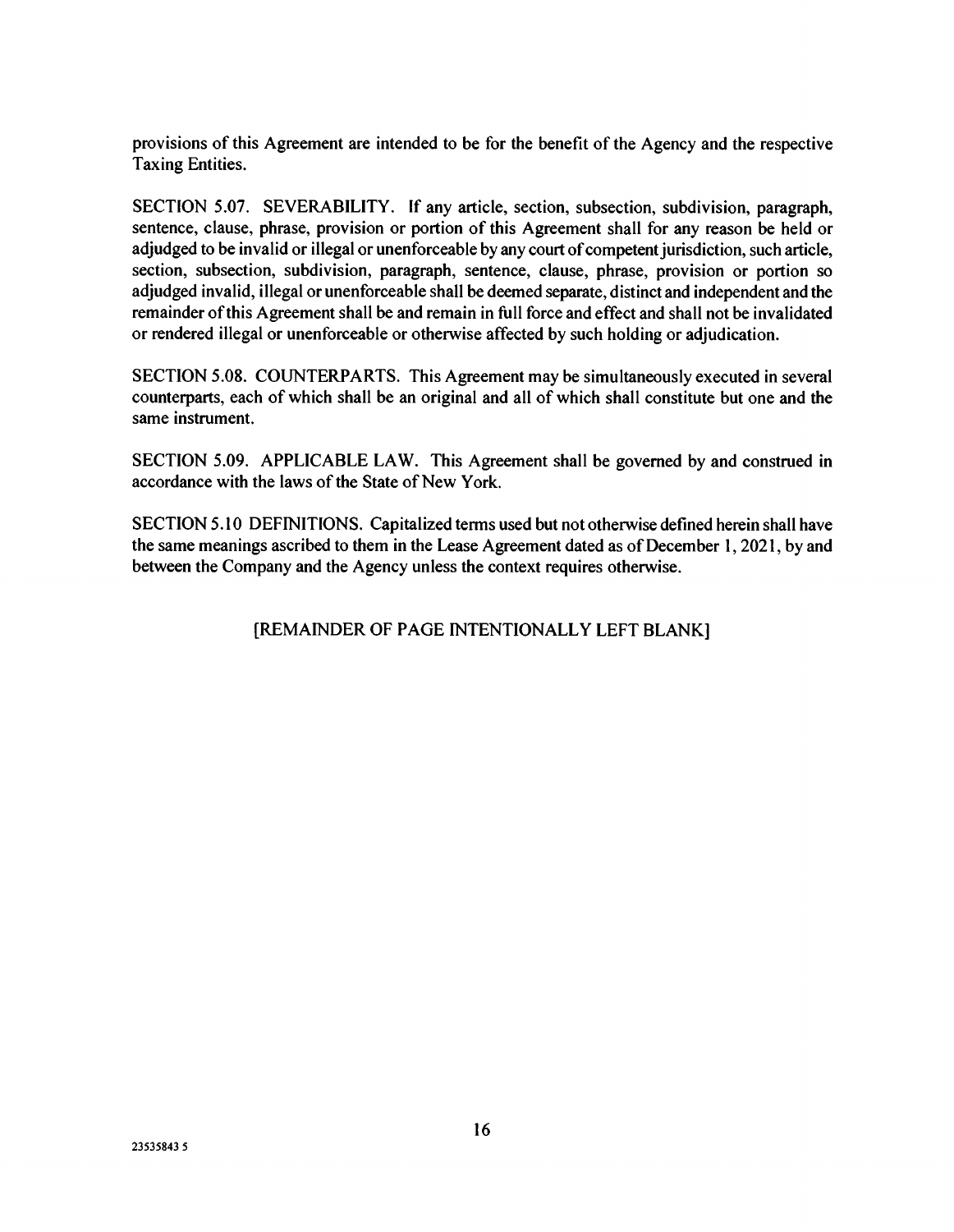IN WITNESS WHEREOF, the Agency, the Company have caused this Agreement to be executed in their respective names, by their duly authorized representatives, all being done as of the date first above written.

# ONONDAGA COUNTY INDUSTRIAL DEVELOPMENT AGENCY

By:

Robert M. Petrovich Executive Director

STATE OF NEW YORK )

 $)$  SS.:

COUNTY OF ONONDAGA )

On the  $\sqrt{\frac{1}{2}}$  day of December in the year 2021 before me, the undersigned, a notary public in and for the State of New York, personally appeared Robert M. Petrovich, personally known to me or proved to me on the basis of satisfactory evidence to be the individual whose name is subscribed to the within instrument and acknowledged to me that he executed the same in his capacity, and that by his signature on the instrument, the individual, or the person upon behalf of which the individual acted, executed the instrument.

Notary Public



Signature Page to PILOT Agreement Page 1 of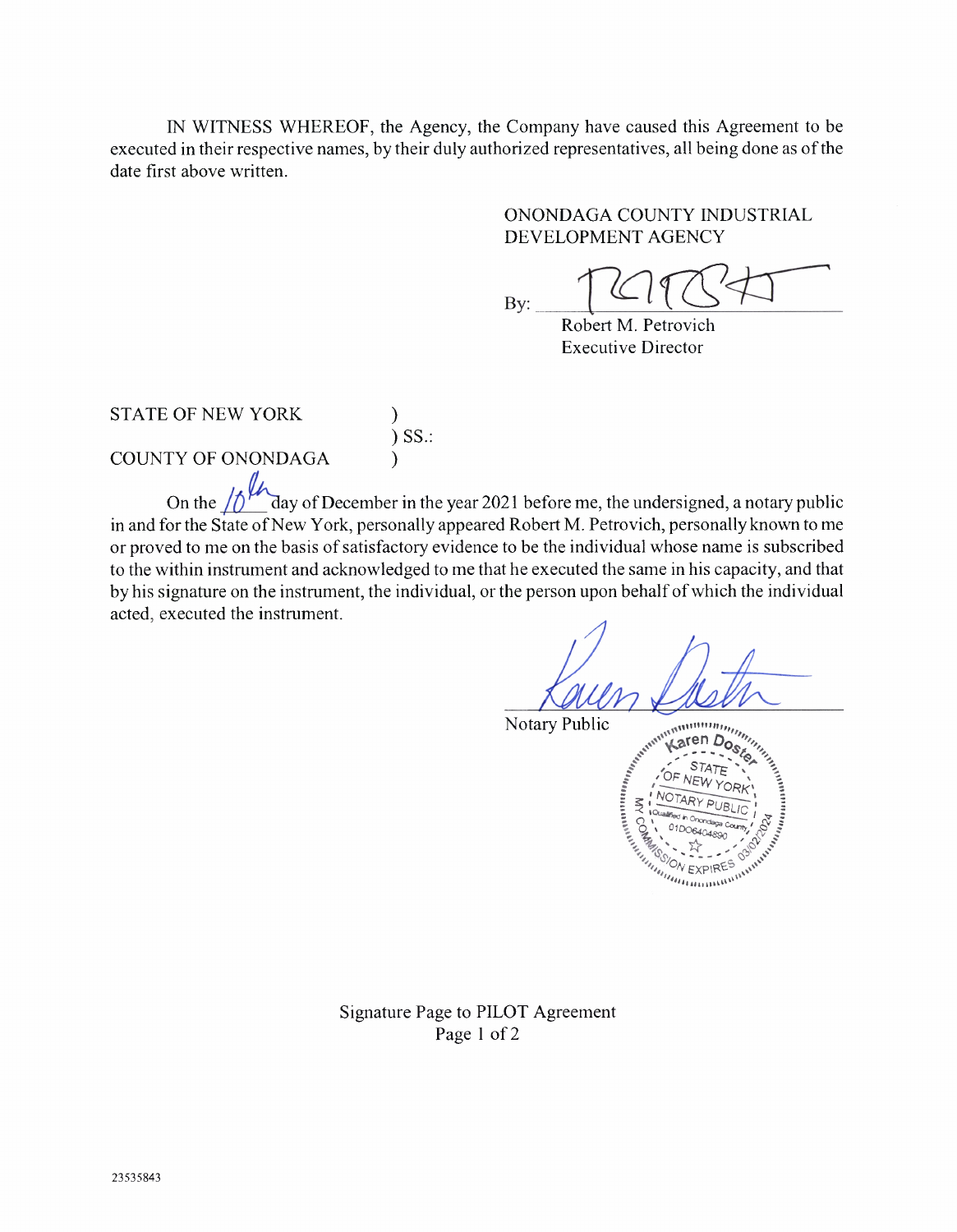SSC CICERO LLC, a Florida limited liability company

- By: GSRP Development Company X LLC, a Delaware limited liability company, its sole member
- By: Goldman Sachs Renewable Power Operating Company LLC, a Delaware limited liability company, its sole member
- By: Goldman Sachs Asset Management, L.P., a Delaware limited partnership, its investment manager

 $\mathsf{B} \mathsf{y}: \begin{array}{c} \begin{array}{c} \begin{array}{c} \end{array} \end{array}$ Jon Yo'der Authorized Signatory

STATE OF NEW YORK  $J$  JJ.: COUNTY OF  $A$   $\omega$   $\sim$   $\sim$   $\sim$   $\sim$ 

On the  $\angle 3$  day of December in the year 2021 before me, the undersigned, a notary public in and for the State of New York appeared Jon Yoder, personally known to me or proved to me on the basis of satisfactory evidence to be the individual whose name is subscribed to the within instrument and acknowledged to me that he executed the same in his capacity, and that by his signature on the instrument, the individual, or the person upon behalf of which the individual acted, executed the instrument.

lsan Vielgo

Notary Public

Signature Page to PILOT Agreement Page 2 of 2

BARBARA V NELSON NOTARY PUBLIC STATE OF NEW YORK Registration No 01NE6014403 Qualified in New York Count) Commission Expires October 13, 2022